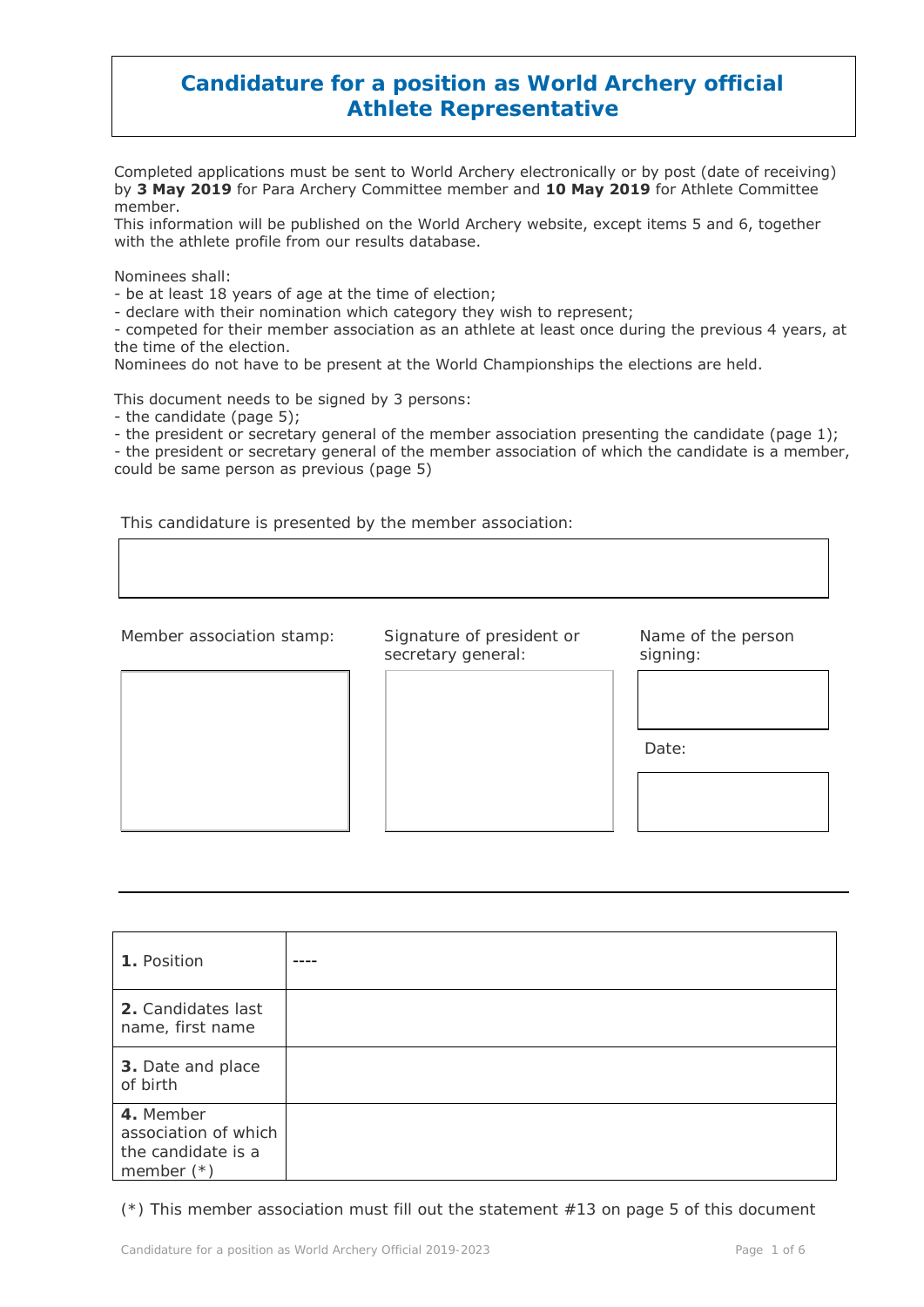### CONTACT DETAILS OF THE CANDIDATE

| 5. Address                                                                                                                                       | Office $\bigcap$ or Private $\bigcap$ |  |                                             |  |
|--------------------------------------------------------------------------------------------------------------------------------------------------|---------------------------------------|--|---------------------------------------------|--|
| Please indicate<br>the official<br>address which you<br>would like to be<br>published in the<br>World Archery<br>Directory (one<br>address only) |                                       |  |                                             |  |
|                                                                                                                                                  |                                       |  |                                             |  |
| 6. Contact details                                                                                                                               | E-mail                                |  | Publish on directory :<br><b>YES</b><br>NO( |  |
|                                                                                                                                                  | Mobile phone                          |  | <b>YES</b><br>NO (                          |  |
|                                                                                                                                                  | Private phone                         |  | <b>YES</b><br>NO (                          |  |
|                                                                                                                                                  | Office phone                          |  | <b>YES</b>                                  |  |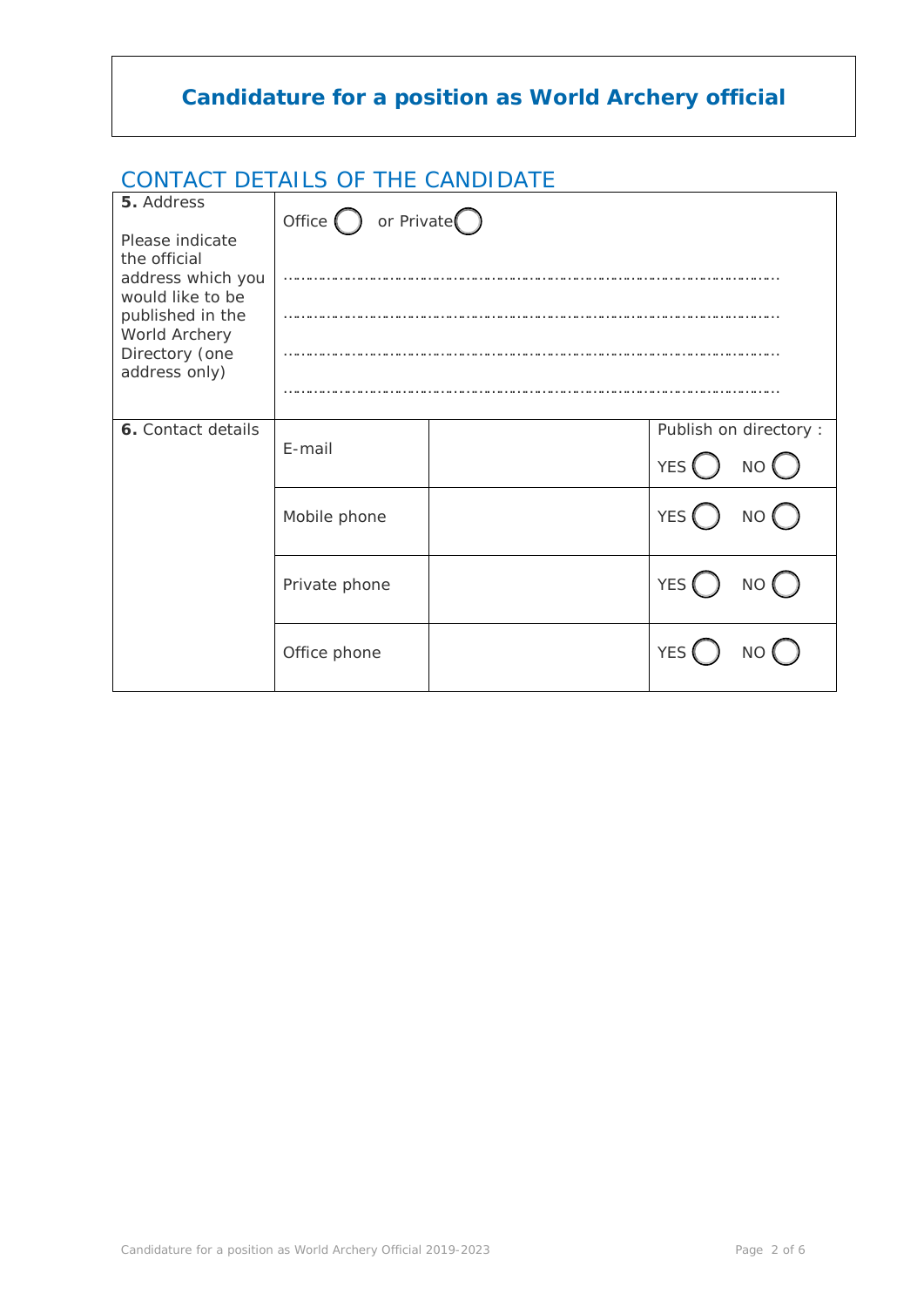| $\mathbf{z}$ .<br>The<br>last<br>competition where<br>the athlete<br>the<br>represented<br>country<br>(name,<br>date) |  |
|-----------------------------------------------------------------------------------------------------------------------|--|
| 8.<br>Experience<br>as an athlete<br>representative on<br>national level (not<br>mandatory)                           |  |
| 9. Other<br>involvement in<br>sport -<br>volunteering,<br>coaching, athlete<br>role model etc.<br>(not mandatory)     |  |

### LANGUAGE SKILLS OF THE CANDIDATE

| 10. Language                                              |                                                            |  | Spoken | Written                  | $CEFFR*$       |
|-----------------------------------------------------------|------------------------------------------------------------|--|--------|--------------------------|----------------|
| skills<br>$F =$ fluent<br>$A = average$<br>$B =$ beginner | English<br>(official working language<br>Of World Archery) |  |        |                          |                |
|                                                           | French                                                     |  |        | $\overline{\phantom{0}}$ |                |
|                                                           | Spanish                                                    |  |        | $\overline{\phantom{0}}$ |                |
|                                                           | Russian                                                    |  |        | $\overline{\phantom{0}}$ |                |
|                                                           | Other                                                      |  |        | $\overline{\phantom{0}}$ |                |
|                                                           | Other                                                      |  |        |                          | $\blacksquare$ |
|                                                           | Other                                                      |  |        | $\overline{\phantom{0}}$ |                |

(\*) Concerning language evaluation please refer to the note at the end of this form, to give a more precise evaluation following the "Common European Framework of Reference for Languages" (CEFR)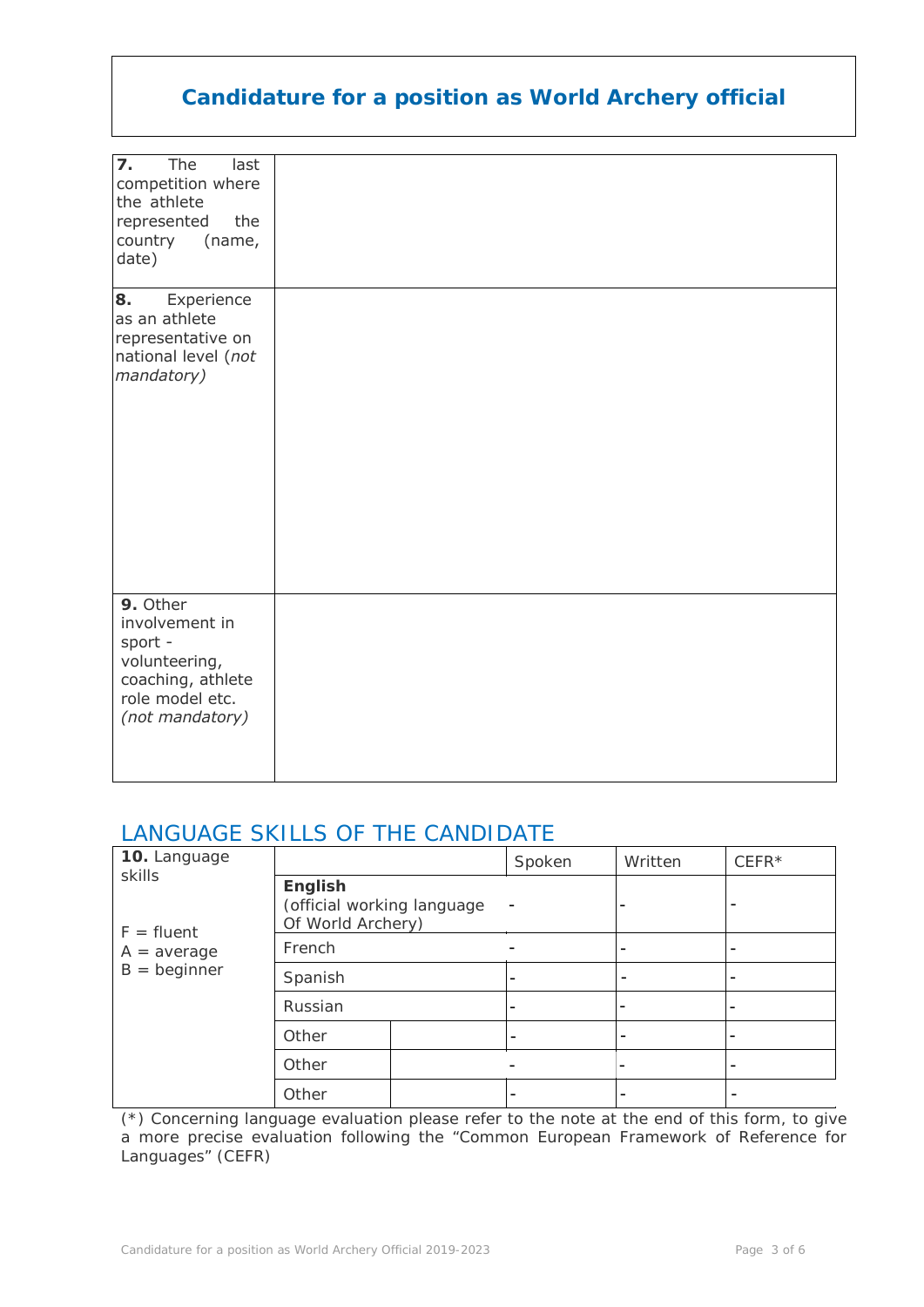| 11. If you are<br>successful in this    |  |
|-----------------------------------------|--|
| position, please                        |  |
| describe the<br>ideas, projects         |  |
| and activities you<br>plan to implement |  |
| for World Archery.                      |  |
|                                         |  |
|                                         |  |
|                                         |  |
|                                         |  |
|                                         |  |
|                                         |  |
|                                         |  |
|                                         |  |
|                                         |  |
|                                         |  |
|                                         |  |
|                                         |  |
|                                         |  |
|                                         |  |
|                                         |  |
|                                         |  |
|                                         |  |
|                                         |  |
|                                         |  |
|                                         |  |
|                                         |  |
|                                         |  |
|                                         |  |
|                                         |  |
|                                         |  |
|                                         |  |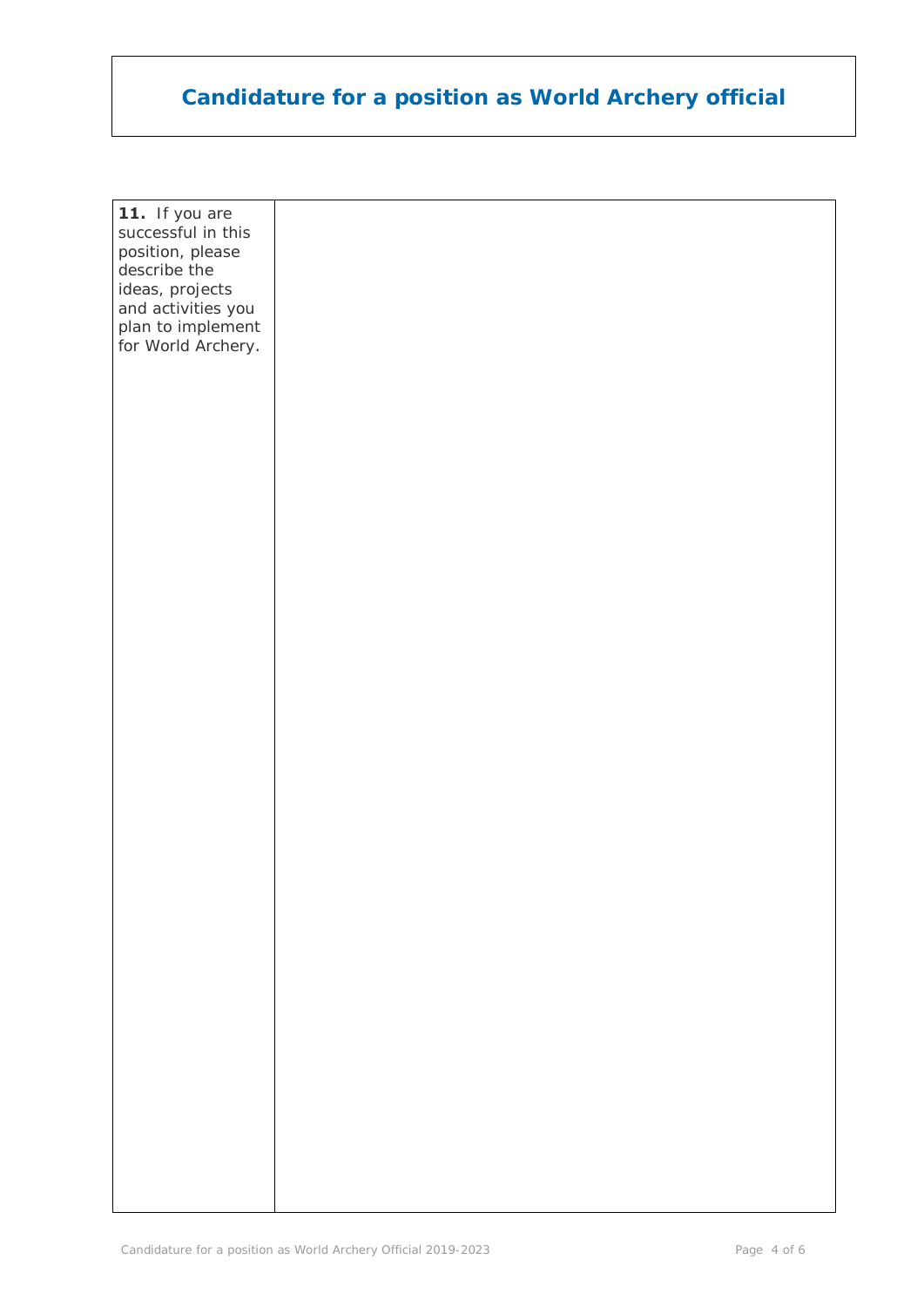#### **12.** Statement by the candidate*:*

I, ……………………………………………………. hereby sign that I am willing to accept the position of

----

if I am elected.

Signature:

| ٠ |  |
|---|--|
|   |  |
|   |  |
|   |  |

#### **13.** Statement by the candidate's member association

I, ……………………………………………………. hereby sign that the candidate is member of our

member association (………………………………………………………………………….).

Member association stamp: Signature of president or secretary general:

Date: